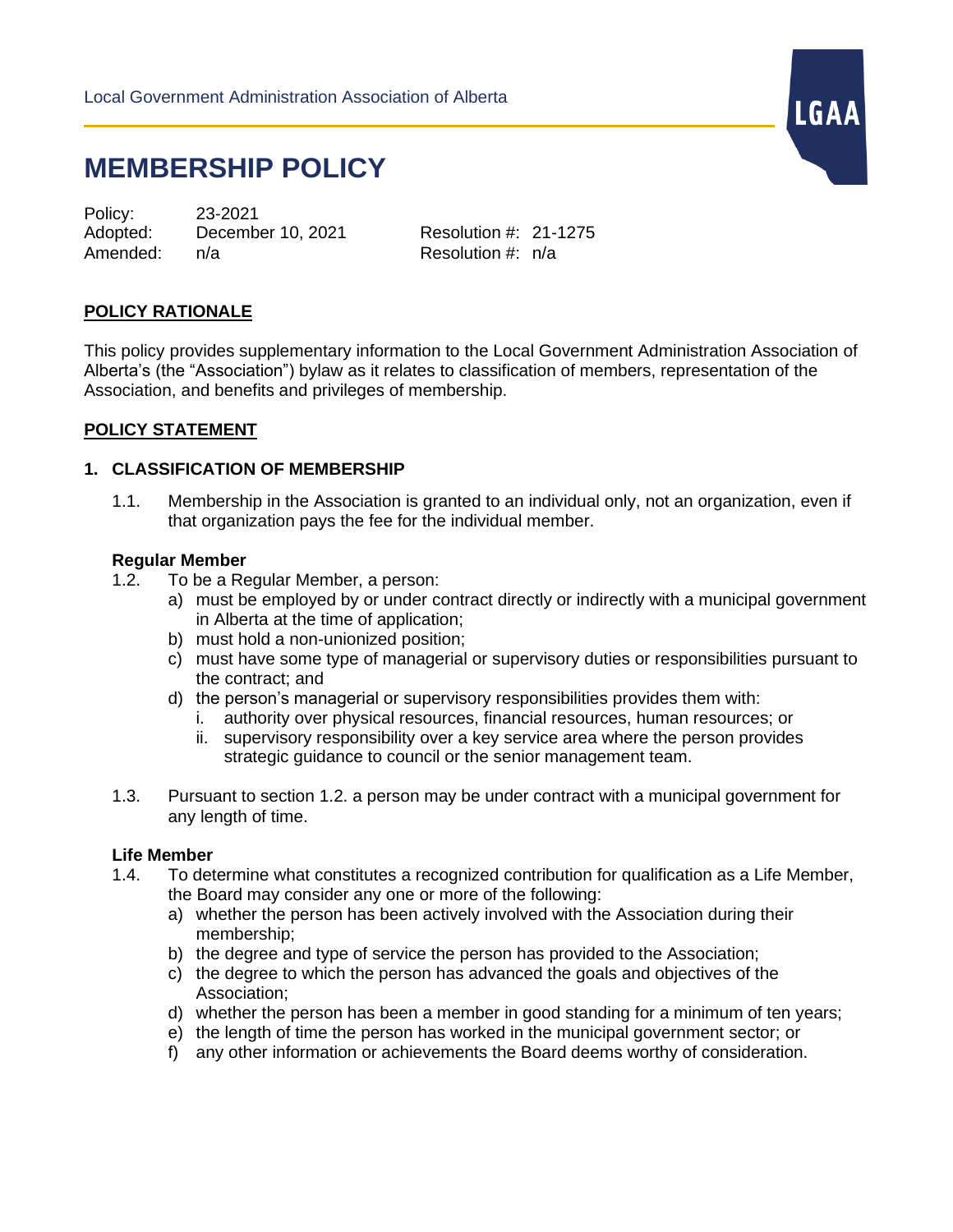- 1.5. The following persons are eligible to nominate a person to be a Life Member:
	- a) two Regular Members;
	- b) two Life Members;
	- c) one Regular Member and one Life Member; or
	- d) one member of the Board.
- 1.6. To grant a Life Membership, the Board must approve a resolution with at least two-thirds of all Board Directors in office voting in favour.
- 1.7. The Board may grant more than one (1) Life Membership in any given year.
- 1.8. The Board will announce new Life Members at the Association's annual conference.
- 1.9. A Life Member is entitled to:
	- a) a free membership each year; and
	- b) a free registration to a conference of the Association each year.

#### **Affiliate Member**

- 1.10. To be an Affiliate Member, a person must qualify under at least one of the following categories:
	- a) a person who is employed by or under contract with a municipal government but does not meet the criteria of a Regular Member;
	- b) a person who meets the criteria of a Regular Member but is employed by or under contract with a municipal government outside of Alberta;
	- c) a person who works with municipal governments in an advisory or consultative capacity;
	- d) a person who was a Regular Member of the Association immediately prior to retirement; or
	- e) a person or organization who has an interest in local government administration and operations.
- 1.11. The following types of persons are not permitted to become an Affiliate Member:
	- a) elected officials at any level of government or public sector except for persons who are concurrently employed with a municipal government whereby the employment position serves as their primary income.
	- b) persons currently involved in leadership roles in organizations representing citizens or citizens' issues; or
	- c) persons involved in organizations representing the labour side of employment and labour issues.
- 1.12. The Board may refuse an application to become an Affiliate Member for any reason considered appropriate by the Board in its sole discretion, even if the person is eligible under one of the categories of Affiliate Membership as set out in the Association's bylaws.

# **2. ACCEPTANCE PROCESS**

2.1. The Board may delegate the responsibility for screening and approval of membership applications to the Association's Executive Director.